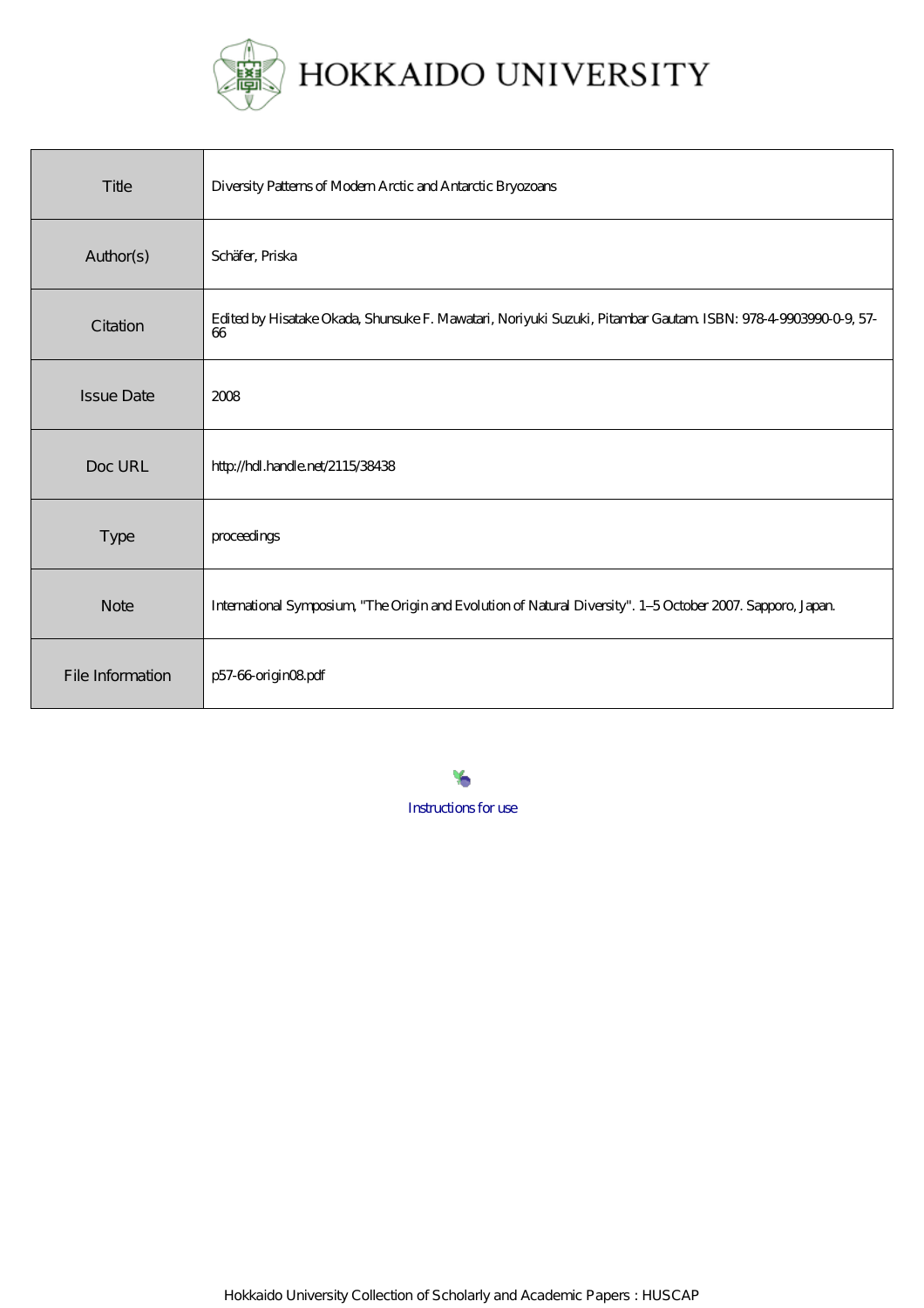# **Diversity Patterns of Modern Arctic and Antarctic Bryozoans**

Priska Schäfer\*

*Institut für Geowissenschaften, Universität Kiel, Ludewig-Meyn-Strasse 10, D-24118 Kiel, Germany*

# **ABSTRACT**

A comparison of Arctic Sea and Antarctic Sea bryozoan faunas (cheilostomes) was conducted by compiling comprehensive data sets from both realms [1, 2] and own additional collections from the European Sector of the Arctic Realm. The analysis documents the high endemism in Antarctic faunas also indicated by the high species/genera relationship compared to the extremely reduced endemism in the Arctic Realm. These different patterns are explained by the long-lasting geographic isolation of the Antarctic continent due to tectonic break-up of the Gondwana continent in contrast to the Arctic Ocean, which since the Neogene became a transit system to promote migration of bryozoan species between the North Atlantic and North Pacific oceans. Cluster analysis was applied to identify the biogeographic regions within the two polar realms.

**Keywords**: Bryozoa, Arctic Realm, Antarctic Realm, Biodiversity, Biogeography

## **INTRODUCTION**

Bryozoans are abundant constituents in modern Arctic and Antarctic marine communities. They occur on shallow and deep shelves, seamounts, midocean ridges as well as along coastlines and in fjords. They occur in year-round ice-free or seasonally ice-covered habitats as well in polynyas. Arctic and Antarctic settings show similar trends in yearround low temperatures, irradiation and ice cover [3]. Nevertheless, north and south polar benthos are strikingly different from each other. The Arctic bottom fauna consists of a small number of species of all major taxa. These species are mostly eurythermal and may have successfully invaded the North Polar waters from the boreal Atlantic or Pacific. In the Antarctic benthos, only a few taxonomic groups have evolved into larger number of stenothermal species, while the remainder of the higher taxa are poorly represented on the Antarctic shelf [3].

The different geological histories of the Arctic and Antarctic Oceans help to explain the differences in evolutionary history of the benthos. While the Artic Ocean repeatedly held open connections to the North Pacific and the North Atlantic (16–12 Ma, opening of Fram Strait [4]; 5.5–4.8 opening of Bering Strait [5, 6]), Antarctica encountered a stepwise separation from the other Gondwana continents since 37 Ma (Eocene/Oligocene boundary) and a complete isolation from the mid Oligocene onward (30 Ma) [7]. Faunal exchange between North Atlantic and North Pacific faunas through the Arctic Ocean and its shelf seas on the one hand and longtime isolation of Antarctic shelf seas shaped the benthic faunas in the two polar realms.

The present study is a re-examination of published data from various sources with the focus on taxonomic and biogeographic aspects of polar bryozoan species. Some new data on European Nordic Sea faunas are included into the survey.

<sup>\*</sup>e-mail: ps@gpi.uni-kiel.de

Information for use in citing this article: Okada, H., Mawatari, S.F., Suzuki, N. and Gautam, P. (eds.), *Origin and Evolution of Natural Diversity*, Proceedings of International Symposium "The Origin and Evolution of Natural Diversity", 1–5 October 2007, Sapporo, pp. 57–66.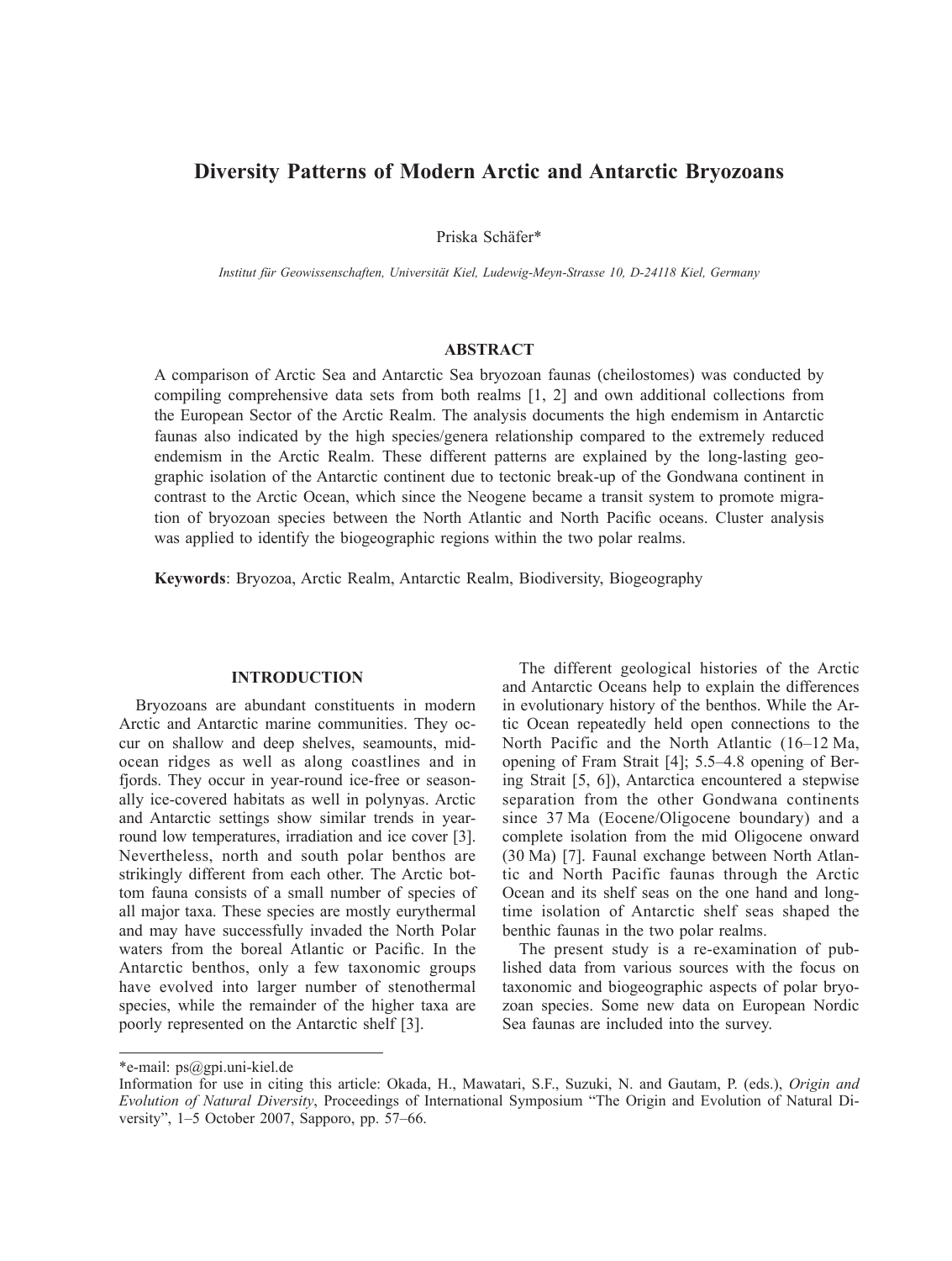## **RESEARCH METHODOLOGY**

The present study was based mainly on a compilation of primary data obtained from monographs for the Arctic Realm [1] and the Antarctic Realm [2]. The compilation was concentrated on the Cheilostomata because of the same high quality of the compared data sets. Own fresh bryozoan material from the North Norwegian inner and outer shelf, the Barents shelf (Spitsbergen Bank), West Spitsbergen shelf and the Seamount Vesterisbanken (Central Greenland Sea) was included into the analysis.

Generic and species *alpha diversities* ( = species richness) were used to describe the number of taxa in Arctic and Antarctic Realms, respectively. Sörensen similarity index [8] was calculated as a means of species diversity between ecosystems (realms) involving comparison of the number of taxa unique to each of the regions.

Cluster analysis was applied on the data sets compiled from [6] (Arctic Realm) and [7] (Antarctic Realm) using PAST from Microsoft with Ward's method as linkage and Euclidian distances to determine faunal patterns and biogeographic provinces. The Arctic Realm includes 285 species (vertical axis) and nine regions (horizontal axis) with the North Atlantic region (A), Barents Sea (B), White Sea (C), Kara Sea (D), Laptev Sea (E), East Siberian Sea (F), Chukotsk Sea (G), American Sector (H) and North Pacific Region (I). For the Antarctic Realm, a data set with 265 species at 40 stations around the continent including shelves, Antarctic Peninsula and islands/islands groups was clustered. A second cluster analysis was performed for the Antarctic Realm (same species) on a selected set of 4 stations including Weddell Sea (A), Ross Sea (B), Bellinghausen Sea (C) and South Shetland Islands (D) because of the extremely biased data sets with respect of species numbers per station.

## **RESULTS**

## **Diversity**

## *Arctic Realm*

Two hundred and eighty five cheilostome species belonging to 75 genera were compiled for Arctic waters. Composition and diversity of taxa vary between different environments within the European Sector and depend on the type of environment (shelf, deep sea, submarine rises such as mid-ocean ridges or volcanic seamounts; polynyas, seasonally ice covered or year-round ice-free). In the Greenland Sea, cheilostomes occur with 64 species distributed among 31 genera, whereas 52 species are found on the West Spitsbergen shelf distributed among 26 genera [9]. Number of species shared between the two regions is 24, number of genera is 17. The volcanic seamount Vesterisbanken, forming an isolated obstacle within the Central Greenland Sea provides firm substrate for 23 cheilostome species distributed among 16 genera [10]. In contrast to other sites, however, the cyclostomes show a considerable species richness (10). The North Norwegian Shelf, on the opposite, gives substrate for 60 species belonging to 35 genera. In addition to the open shelf, 35 cheilostome species (24 genera) were found on living valves of *Chlamys islandica* [11] collected from the inner shelf of northern Norway. The fauna displayed 12 species in common with the open shelf fauna (Sørensen similarity index  $= 0.29$ ).

#### *Antarctic Realm*

The Antarctic Realm is equally diverse as is the Arctic Realm (265 species), however, generic diversity (99 genera) is nearly twice as high as in the Arctic region. Major problems involved in faunistic analysis result from the fact that the Antarctic shelves are, with a few exceptions, far less studied than the Arctic Realm. Well documented are the Weddell Sea and the Ross Sea as well as the Antarctic Peninsula; all other shelf regions and isolated island groups are far less investigated. Therefore, compilation of data and comparison is concentrated on the Weddell Sea, the Ross Sea and the Antarctic Peninsula (Palmer Land, South Shetland Islands). 158 species (66 genera) were counted in the Weddell Sea, 138 species (65 genera) in the Ross Sea with 101 species found in both. 61 species (40 genera) were documented from Palmer Land, 73 species (42 genera) with a Sørensen similarity index of 0.7 (Weddell Sea/Ross Sea), 0.38 (Weddell Sea/ South Shetland Islands) and 0.34 (Ross Sea/South Shetland Islands).

#### *Comparison of Arctic Realm and Antarctic Realm*

Similarity between Arctic and Antarctic bryozoans was 0.11 (generic level) and 0.00 (species level) indicating very low similarity on generic level, whereas no similarity exists on species level. Number of species within Arctic genera ranged from 1– 21 with a mean  $= 4.32$  species/genus (median  $= 3$ ; stand. dev.  $= 4.48$ ; var.  $= 20.11$ ). Number of species within Antarctic genera ranges from 1–15 with a mean =  $2.626$  (median = 1; stand. dev. =  $2.855$ ) (Table 1).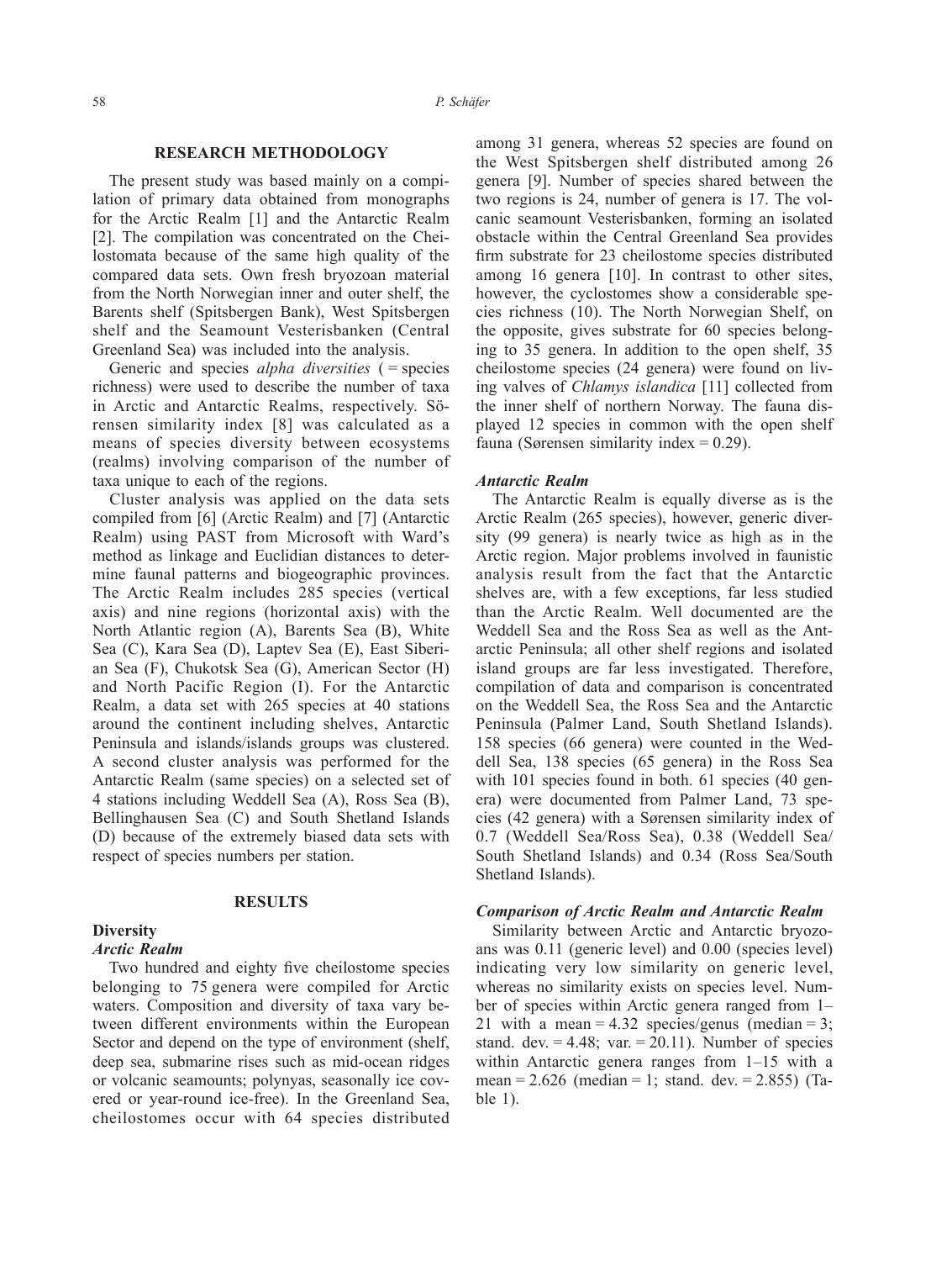|                 | Number of | Number of | Species per |      |        |            |          |          |
|-----------------|-----------|-----------|-------------|------|--------|------------|----------|----------|
|                 | species   | genera    | genus       | mean | median | stand dev. | curtosis | skewness |
| Arctic Realm    | 285       |           | to 21       | 4.32 |        | 4.48       | 3.47     | 1.84     |
| Antarctic Realm | 265       | 99        | to $15$     | 2.62 |        | 2.85       | 5.28     | 2.31     |

**Table 1** Richness of species and genera and number of species per genus including statistic indices (mean, median, standard deviation, curtosis and skewness).



**Fig. 1** Total number of cheilostome species versus number of endemic species for the North Polar Seas and South Polar Seas.



**Fig. 2** Comparison of unipolar and bipolar genera in Arctic and Antarctic Seas.

## *Endemism*

Antarctic cheilostome bryozoans reveal a pronounced pattern of endemism compared to cheilostome bryozoans of the Nordic Seas (Fig. 1). 90% of Antarctic cheilostome species are endemic compared to only 4% species in Arctic waters.

Comparison of genera revealed a very small percentage of genera, which occur both in Arctic and Antarctic waters. Whereas 21% of Arctic cheilostome genera also occur in Antarctic waters, only 12% were also reported from Arctic waters. Bipolar species occurring both in Arctic and Antarctic wa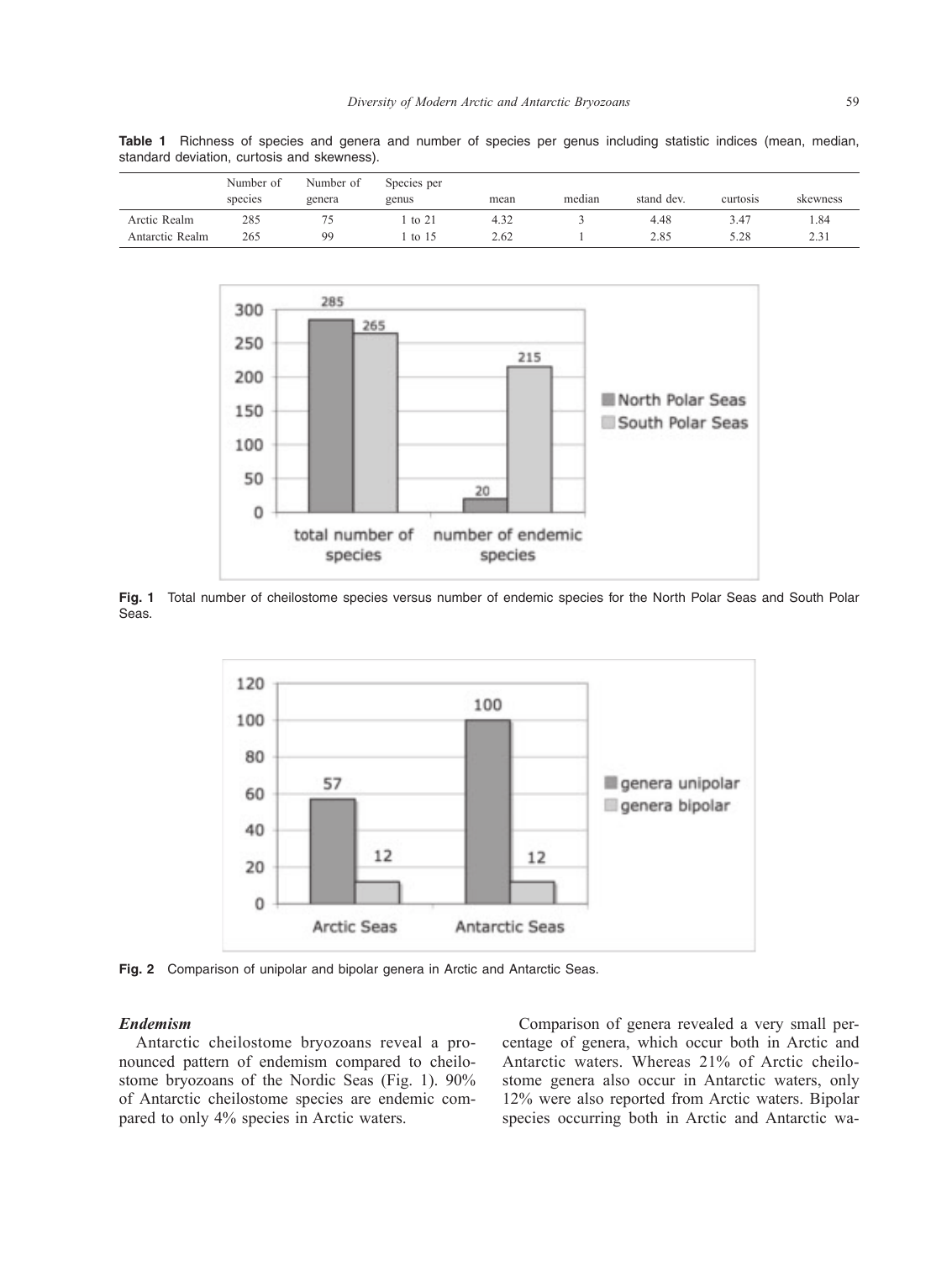ters do not exist (Fig. 2).

Bipolar genera occur at least in one of the regions, either Arctic or Antarctic waters, with more than four species, rarely also in both regions. Cheilostome genera with many species in both regions are *Amphiblestrum*, *Notoplites*, and *Smittina*. Arctic waters house 27 species-rich genera  $(> 4$  species), whereas Antarctic waters are known with only 19 species-rich genera.

*Amphiblestrum*, *Notoplites* and *Smittina* are the only species-rich genera in Arctic waters, which also occur in the Antarctic realm. Arctic genera with  $> 10$ species are *Cellepora*, *Dendrobeania*, *Escharella*, *Porella*, *Rhamphostomella*, *Schizoporella*, *Smittina*, and *Tegella*. Of those only *Escharella* (2 species) and *Smittina* (13 species) are also present in Antarctic waters. Antarctic genera with  $> 10$  species are *Camptoplites*, *Cellarinella* and *Smittina*.

## **Zoogeography**

The higher percentage of Arctic cheilostome genera with higher species numbers but low number of genera in total and less endemism corresponds with a wider distribution of those genera. Many of the Arctic genera are distributed into the North Atlantic and/or North Pacific and sometimes occur even into the southern parts of those oceans.

Species-rich (> 4 species) Antarctic genera are mostly restricted to the Southern Hemisphere and limited to the North to Patagonia, South Africa and Australia/New Zealand (*Cellarinella* spp., *Klugeflustra* spp., *Isoschizoporella* spp.). Very often such species display a high degree of endemism (*Amastigia* spp., *Camptoplites* spp., *Cellarinella* spp.).

## *Arctic Realm*

Cluster analysis based on the distribution of 284 species and nine regions displays 9 individual clusters of which clusters ARK-1 to ARK-5 form one cluster group (ARK-I), whereas clusters ARK-6 to ARK-9 from a second cluster group (ARK-II) (Fig. 3).

Within ARK-I, cluster ARK-1 (10 species) holds closest connections to the North Pacific Ocean. ARK-1 is dominated by Chukotsk species (100%) found also in the North Pacific (90%), the Laptev Sea (80%) and East Siberian Sea (70). ARK-2 to ARK-5 represents clusters with a much wider distribution of species included. ARK-2 and ARK-3 are species-rich clusters, whereas both ARK-4 and ARK-5 include a distinctly smaller number of species. All clusters show a dominance of Barents Sea species (100%). ARK-2 (45 species) is further char-



**Fig. 3** Cluster dendrogram (Ward's method, Euclidian distance) for bryozoan occurrences in North Polar Seas (284 species, 9 regions). The dendrogram distinguishes two cluster groups (ARK-I and ARK-II) each with 5 and 4 individual clusters, respectively.

acterized by species described from the White Sea, North Pacific and American Sector (all 97.7%). ARK-3 (47 species) shows an equal percentage of Barents Sea and North Atlantic species (both 100%), followed by the Kara Sea and American Sector (97.8%), North Pacific (93.6%) and American Sec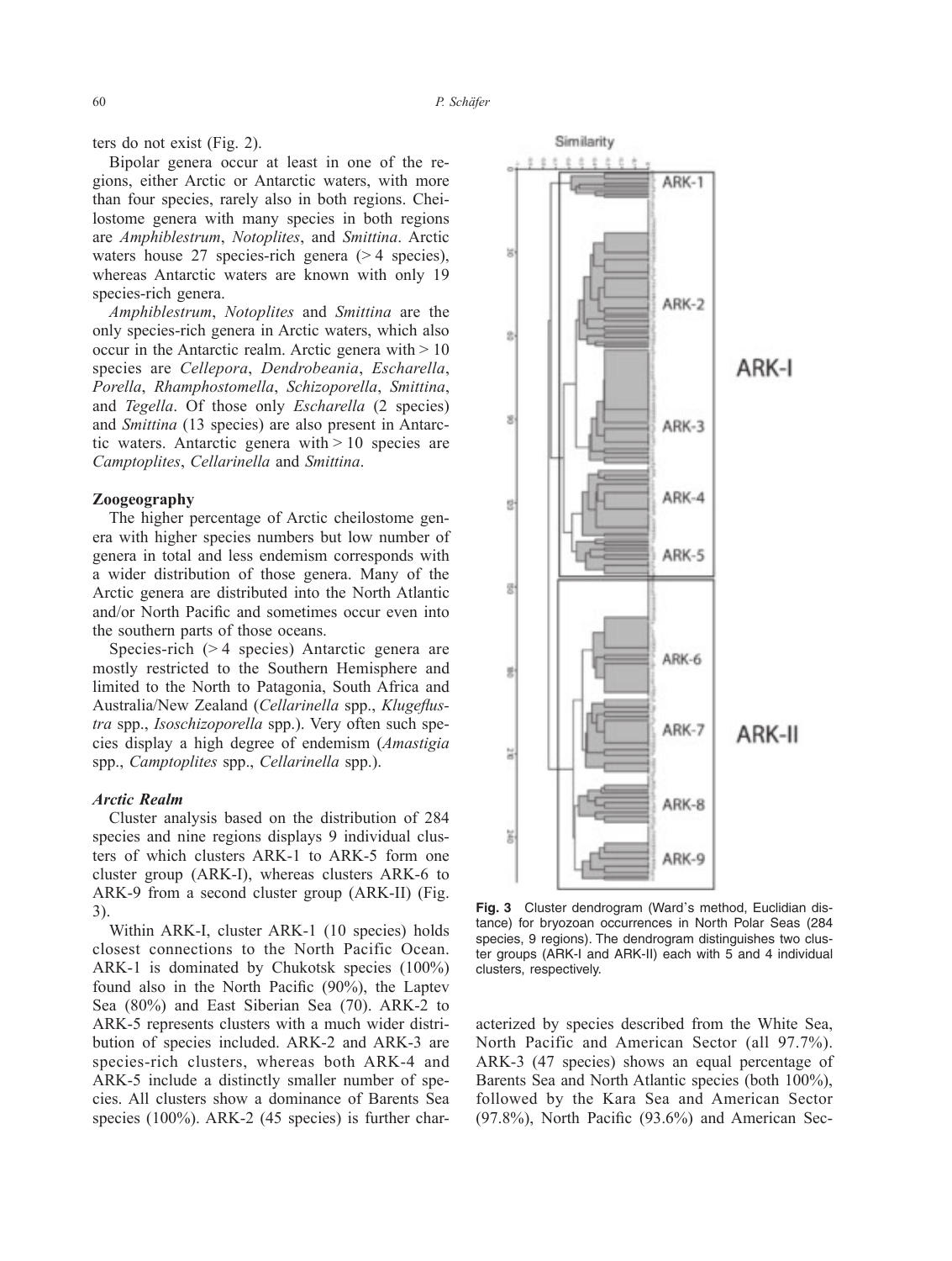tor (91.4%). Barents Sea and Kara Sea contribute with 100% species (24 species) to ARK-4, followed by the American Sector (75%) and East Siberian Sea (58%). In ARK-5 (16 species), the fauna is characterized by species found in the Barents Sea (100%), Kara Sea (93.7%), American Sector (81.2%) and North Atlantic (68.7%).

ARK-II includes 4 clusters (ARK-6 to ARK 9), of which ARK-6 (42 species) and ARK-7 (31 species) are characterized by a larger number of species reported from the Atlantic (64.2% and 74.1%, respectively). While ARK-6 is dominated by species found in the Barents Sea (73.8%), ARK-7 reveals a dominance of species (100%) in the American Sector. ARK-8 (15 species) includes species found all along the Siberian shelf (East Siberian Sea: 46.6%; Laptev Sea and Barents Shelf: both 26.6%). The two species described from the North Atlantic do also occur in the East Siberian Sea. ARK-9 (19) displays 100% North Pacific species of which 26.3% are reported also from the Chukotsk Sea. Interestingly, 36.8% of the North Pacific species do also occur in the American Sector and 26.3% in the North Atlantic.

Compilation of fauna of bryozoan species of the Nordic Realm given in Ref. 10 revealed that the deep Greenland Sea contains 100% Arctic-circumpolar species, whereas the Norwegian Sea contains equal number (50%) of Arctic-circumpolar and Arctic-Eurasian species (based on few literature data; Gontar, pers. com.). The East Greenland shelf shows a dominance of Arctic-circumpolar species (41%), while the remaining 59% are distributed among Arctic-circumpolar (22.9%), boreal-Arctic, Pacific-circumpolar species (11.9%) and boreal-Arctic, Atlantic, circumpolar species (9.4%). The Norwegian shelf shows 43.7% boreal-Arctic species comparable to the East Greenland shelf, however, relatively high are the percentages of boreal-Arctic, Pacific-circumpolar (17.9%) and Arctic-circumpolar species (12.3%) species. Data for the East Greenland and West Spitsbergen shelves provided by Kuklinski and Bader (2007) fit into the picture of Polar and Atlantic water masses, respectively, affecting the two sides of the European Sector of the Nordic Seas.

Adding the author's own data from the North Norwegian outer and inner shelves [12], the Seamount Vesterisbanken [13] and Spitsbergen Bank (Barents shelf) [14] (Fig. 4), one finds all regions to have a dominance of Arctic species with the exception of the outer Norwegian shelf, which is impinged by the Atlantic water masses of the Norwegian current. Second in abundance are Arcticboreal species, whereas Arctic-Pacific and endemic species occur with low abundances. Comparing own data with those of [9], the Norwegian shelf is domi-



tic Realm are distinguished. Data for the East Greenland shelf were taken from [9].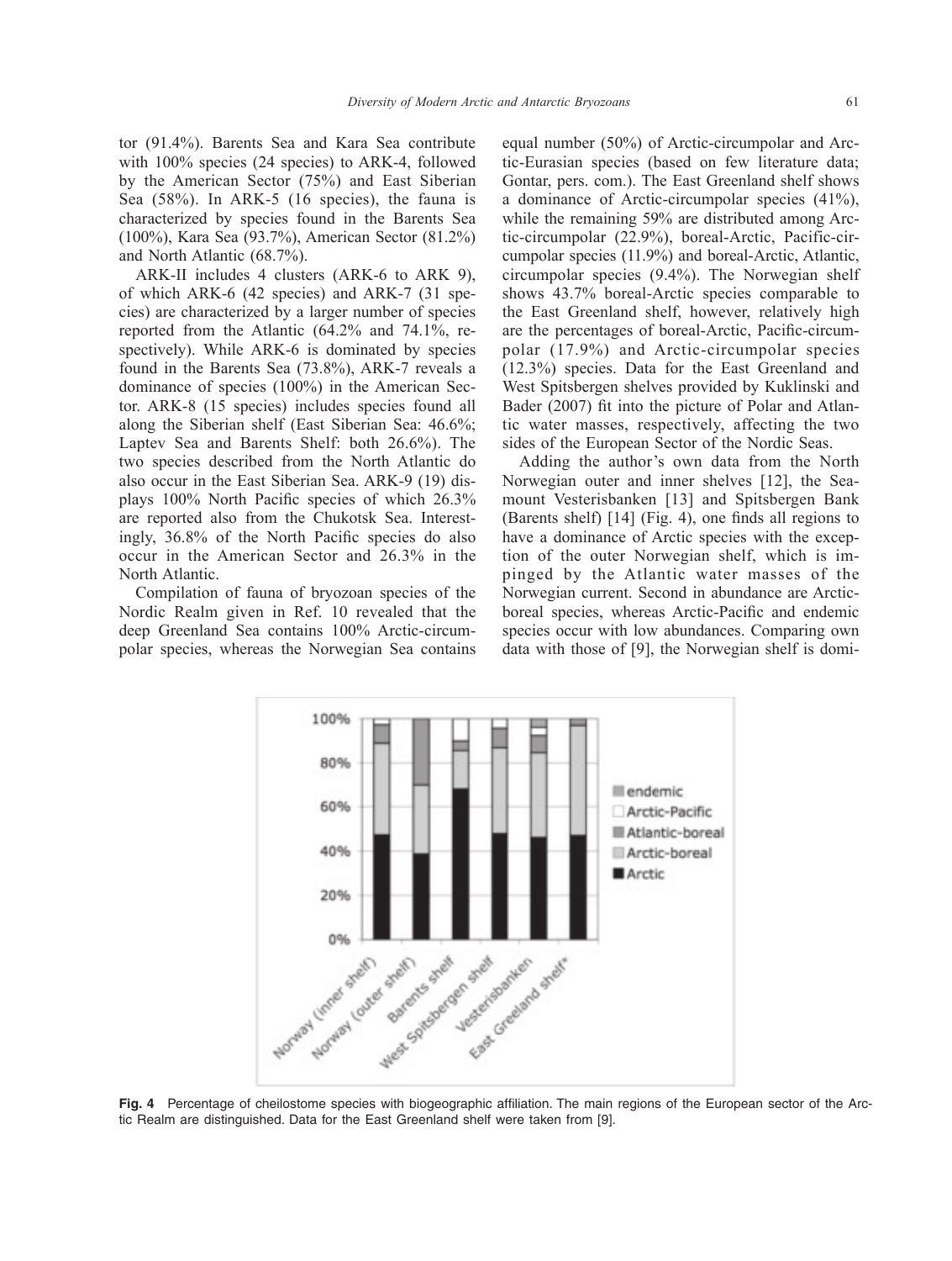nantly Atlantic whereas the Barents shelf is dominantly Arctic with a stronger influence of Arctic-Pacific elements. This is in contrast to the East Greenland shelf, from where no Pacific species are cited by Kluge [1]. Vesterisbanken Seamount is the only site with clearly endemic species.

Faunistic characterization and cluster analysis confirm that both the North Atlantic and North Pacific oceans have been refuges from where colonization of bryozoan species during the Holocene took place. A debate exists whether or not bryozoan species on Arctic shelves survived the severe mass extinction during the last glaciation event (Weichselian Glaciation). Distribution patterns suggest, however, that bryozoan species used several routes for migration along continental coasts after the shelf ice had finally retreated. One major route, certainly, is along the eastern European coast. It follows the Norwegian Current (high percentage of Atlantic-boreal species on the outer Norwegian shelf ). Clusters ARK-2 to ARK-5, which are all characterized by a high percentage of Atlantic species (68.7-100%), hint at migration of Atlantic species even further eastward (Kara Sea, Laptev Sea and East Siberian Sea). This is in accordance with [15], in which the authors state a second important migration route for bivalve species along the eastern and western coasts of Greenland with one branch of dispersal further East into the Kara Sea, the second branch following westward along the North American shelf.

On the other hand, Pacific elements in the fauna of Vesterisbanken Seamount (own data) and the East Greenland shelf [9] support the hypothesis of migration of Pacific elements not only entering the Arctic realm and migrating along the North Siberian shelf. A second branch probably followed along the shelf of the American Sector (clusters ARK-3 and ARK-9) with some species migrating into the North Atlantic.

#### *Antarctic Realm*

Cluster analysis based on 265 species and 40 regions revealed a large number of clusters (ANT-1 to ANT-16) (Fig. 5) of which some clusters seem to contain a large number of sub-clusters (i.e. ANT-7 to ANT-11) whereas others include only a few species (as few as 2 species). This indicates the overall high degree of endemism, which results especially from the patchy distribution of individual species on isolated island groups.

A second cluster analysis based on 216 species and 4 regions (Weddell Sea, Ross Sea, Bellinghausen Sea and South Shetland Islands) revealed three main cluster groups, of which ANT-I and ANT-II



**Fig. 5** Cluster dendrogram (Ward's method, Euclidian distance) for bryozoan occurrences in Antarctic waters (256 species, 40 regions). The large number of very small clusters correspond with the high degree of endemism among Antarctic species.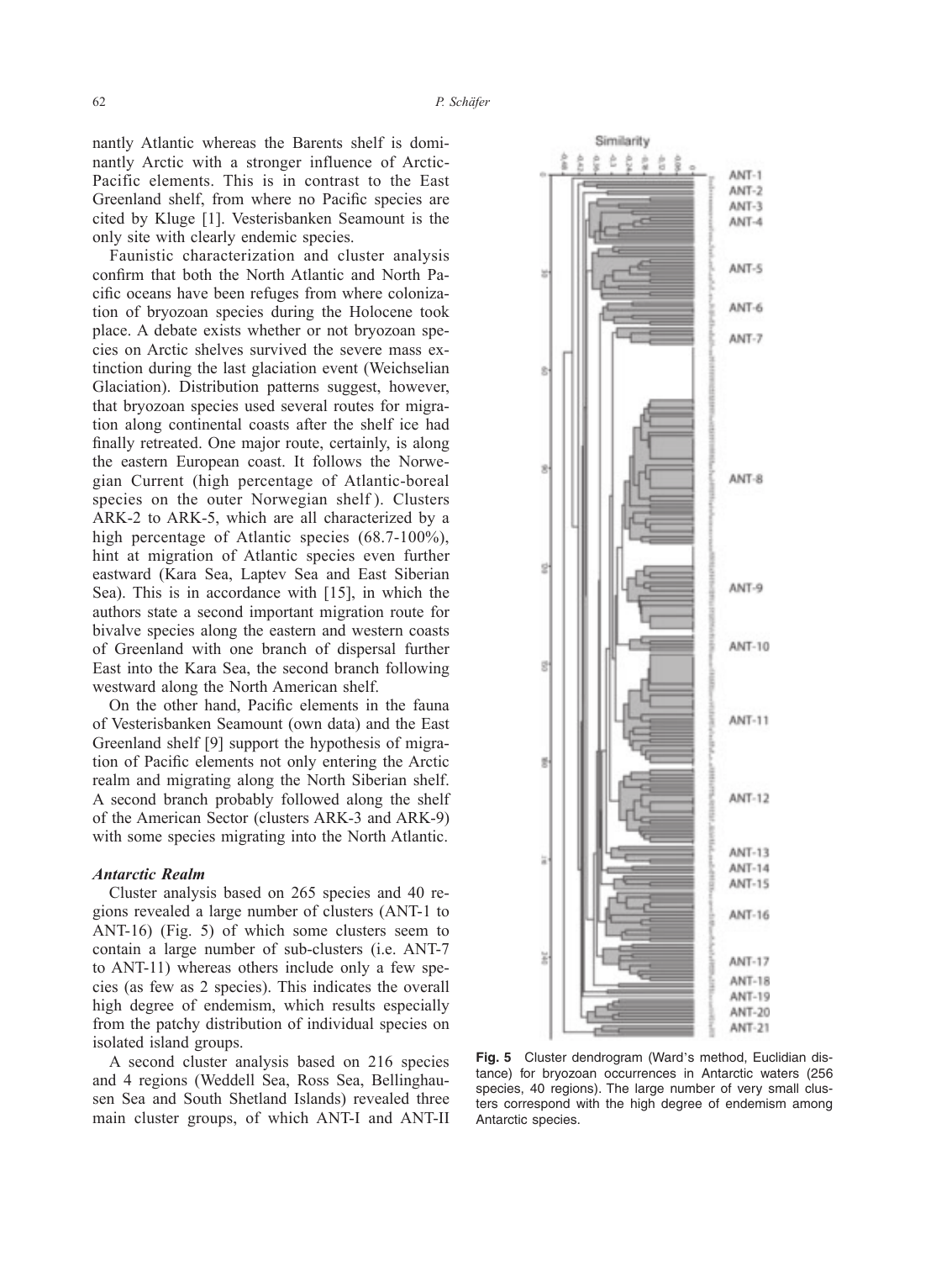are grouped together whereas ANT-III is distinctly separated (Fig. 6). All clusters except ANT-4 are dominated by species reported from the Weddell Sea. ANT-1 shows a dominance of Weddell Sea species (61% and 62%) over the Ross Sea (55%), South Shetland Islands (31%) and Bellinghausen Sea (20%). ANT-1a and ANT-1b are distinguished by a distinctly higher percentage of species (12.5%



**Fig. 6** Cluster dendrogram (Ward's method, Euclidian distance) for cheilostome bryozoan occurrences in selected Antarctic regions (Weddell Sea, Ross Sea, Bellinghausen Sea, South Shetland Islands) (216 species). The dendrogram includes 3 cluster groups (ANT-I, ANT-II and ANT-III).

versus 53%) found at South Shetland Islands in the latter cluster. ANT-2 (115 species) displays by far the highest percentage of species found in the Weddell Sea (71.6% to 85%). Ross Sea species are represented with 60% to 65% in the individual subcluster. Species from South Shetland Islands outnumber the species reported from Bellinghausen Sea (92.13 versus 19.1, mean values). ANT-III includes clusters ANT-4, ANT-5 and ANT-6 all characterized by a higher percentage of species recorded from the Ross Sea (53% to 80%) and from South Shetland Islands (62%).

Comparing similarity indices between the 4 regions (Table 2) highest similarity occurs between Weddell Sea and Ross Sea (0.68) followed by Weddell Sea/South Shetland Islands (0.38) and Ross Sea/South Shetland Islands (0.37). Lowest similarities occur between Ross Sea and Bellinghausen Sea (0.35) and Weddell Sea and Bellinghausen Sea (0.33). One possible explanation to the lower similarity between the Ross Sea and Bellinghausen Sea than the Ross Sea/South Shetland Islands would be the lower number of species reported from Bellinghausen Sea.

The dominance of Weddell Sea species in nearly all clusters corresponds with the findings of [2] that all Antarctic bryozoans are distributed around Antarctica. Statistical analysis of all known bryozoans for the southern polar ocean (South of 47°S) revealed two homogenous site groupings, corresponding to an Antarctic and a Magellanic group, and a third much more heterogenous Subantarctic Islands group [16]. As part of the Antarctic group, the Weddell Sea group is described to hold a very isolated position. Cluster analysis (Fig. 6) of the Antarctic group using four sites including Weddell Sea and South Shetland Islands (the latter holding closest connections to the Magellan group), however, does not seem to approve the findings by Barnes and De Grave (2000) [16] of an extremely isolated position of the Weddell Sea fauna. Comparing the number of species unique to one of the four regions, 17% were restricted to the Weddell, 9.4% to the Ross Sea, 9.3% to the Bellinghausen Sea, and 19% to the South Shetland Islands. Slightly increased endemism among Weddell Sea species combined with a higher similarity index (0.68) may be therefore explained also by higher total number of Weddell Sea species (158) compared to species richness in the Ross Sea (137 species). The higher percentage of species restricted to South Shetland Islands, however, may well be a hint towards a more separate grouping around Antarctic Peninsula as stated by [16].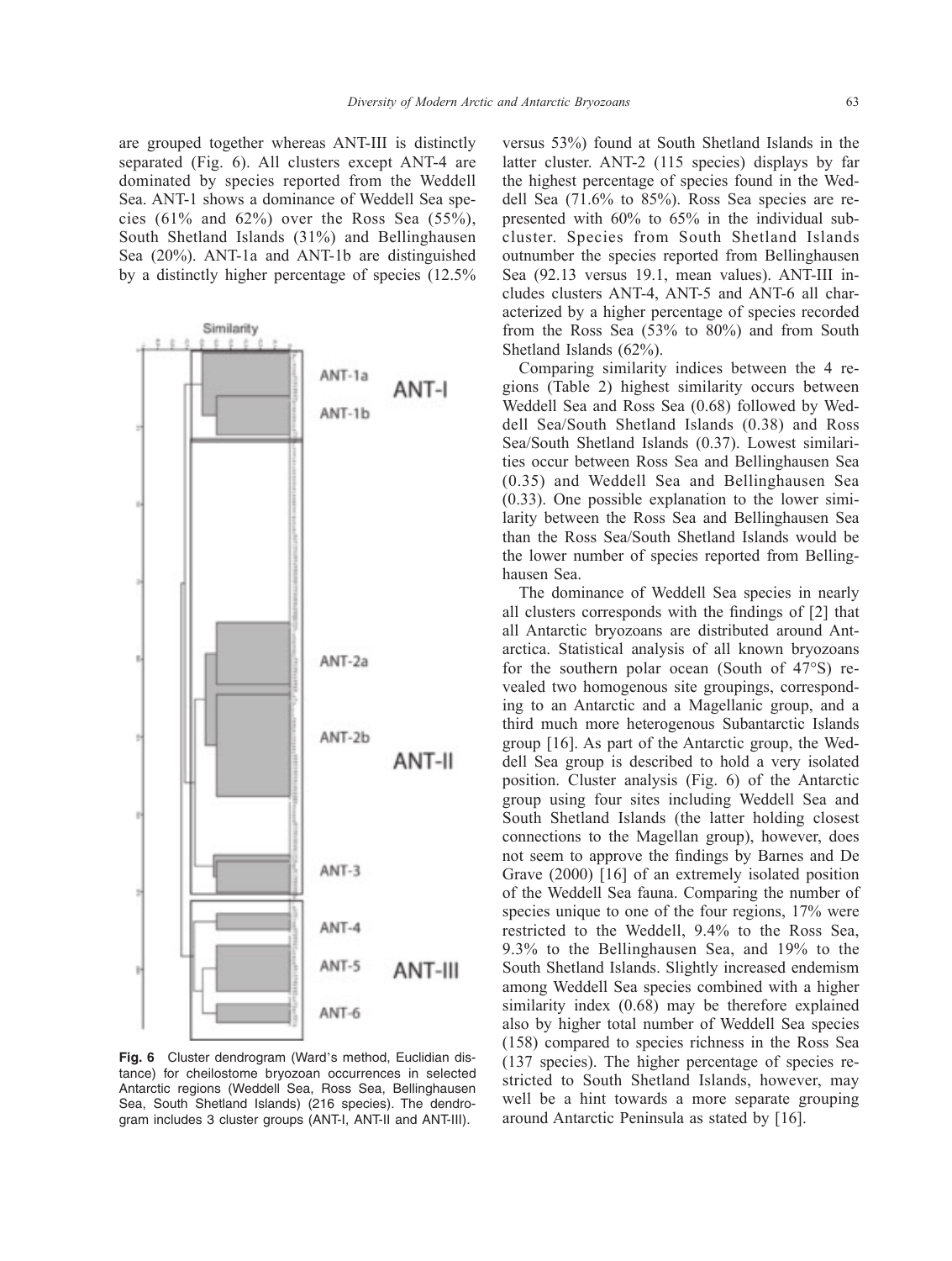| <b>Arctic Realm</b>    | North Atlantic | Barents Sea /     | American Sector        | American Sector / | North Atlantic /       |
|------------------------|----------------|-------------------|------------------------|-------------------|------------------------|
|                        | North Pacific  | North Pacific     | North Pacific          | North Atlantic    | Barents Sea            |
| Similarity Index       | 0.6            | 0.68              | 0.7                    | 0.76              | 0.82                   |
|                        |                |                   |                        |                   |                        |
| <b>Antarctic Realm</b> | Weddell Sea /  | Weddell Sea/      | Weddell Sea /          | Ross Sea /        | Ross Sea               |
|                        | Ross Sea       | Bellinghausen Sea | South Shetland Islands | Bellinghausen Sea | South Shetland Islands |
| Similarity Index       | 0.68           | 0.33              | 0.38                   | 0.35              | 0.37                   |

Table 2 Similarity indices for co-occurring species in regions of the Arctic Realm and Antarctic Realm.



Fig. 7 Percentage of species with distinct colony growth forms in the different regions of the European Nordic Sea and the Weddell Sea. Data for Weddell Sea from [17].

## **Comparison of growth forms**

Comparison of growth forms displays a clear dominance of encrusting species on all Nordic shelves (East Greenland, Barents Sea and North Norway), followed by species with erect cemented growth (Fig. 7). Erect rooted colony types are of minor importance on exposed shelves, however, they become more abundant in more protected regions of the inner shelf. The firm substrate of volcanic seamount Vesterisbanken in the central Greenland Sea holds a larger percentage of erect cemented than of encrusting species. The pattern found on Nordic shelves is distinctly different from Kapp Norvegia (Weddell Sea shelf), where erect rooted species become more abundant [17].

Reasons for the difference between the Nordic shelves and the Weddell Sea may be seen in the depth of sea floor. This is due to pronounced isostatic uplift of Nordic shelves in the Holocene resulting in the formation of gravel lag deposits [14, 18–19], in contrast to the Weddell Sea shelf mostly covered with fine-grained sediments but lacking hard bottom and post-glacial gravel deposits [17].

## **CONCLUSIONS**

Compilation of Arctic Sea and Antarctic Sea cheilostome bryozoan faunas based on monographs [1–2] and my own additional collections from the European Sector of the Arctic Realm revealed that:

1. Species and genera are equally diverse (species richness) in the Arctic Realm. Most genera occur with high species numbers and are found widespread in a larger number of Arctic regions. Endemism is extremely low.

2. Species are equally diverse (species richness) in the Antarctic Realm, however, the number of genera is relatively low. This in one measure documents the high degree of endemism in the South Polar Region.

3. Low endemism and many genera with a large number of species in Arctic and adjacent waters mirror the role of the Arctic Ocean in connecting the North Pacific and North Atlantic Oceans since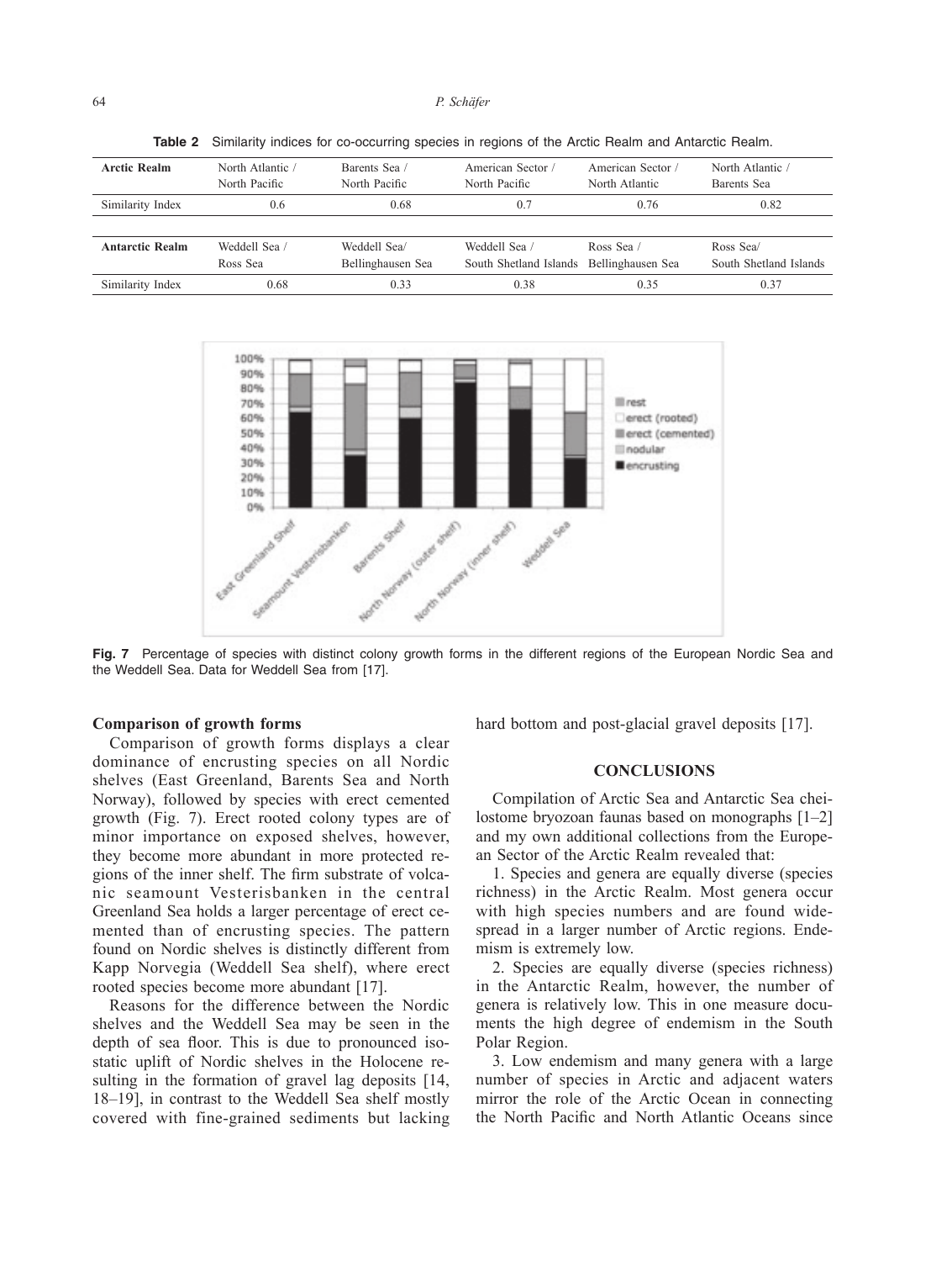the Miocene.

4. High endemism and the large number of genera with only one species in Antarctic waters refer to complete isolation of the Antarctic shelf seas since the mid Oligocene.

5. Arctic bryozoans depict a distribution pattern indicating a North Pacific/East Siberian, an Atlantic/ Barents Sea/West Siberian and a North American/ Atlantic/Pacific zoogeographic province. Highest species richness obtained in the Barents shelf indicates that this region receives species both from Siberia and the North Atlantic. The North American/ Siberian (Laptev Sea) cluster refers to a possible migration route between the two regions as stated for bivalves [15].

6. In the Antarctic Realm, the high number of small clusters refers to the high degree of endemism. Endemism is highest around the large number of islands/island groups surrounding the Antarctic continent. The few larger clusters with a large number of small sub-clusters refer to a continuous Antarctic shelf province as stated in [16], however, with a considerable number of sub-provinces. Among all regions, the Weddell Sea holds the highest number of species. Clustering three selected sites of the West-Antarctic region (Weddell Sea, Ross Sea and Bellinghausen Sea) and the Antarctic Peninsula, one finds one cluster-group (ANT-III) dominated by Ross Sea species, while all other cluster are dominated by Weddel Sea species.

7. Whereas all Arctic regions show high species similarity indices, those of the West Antarctic region only half as high as in the Arctic. The only exception is the Weddell Sea/Ross Sea showing a higher similarity index.

In contrast to the comprehensive and well weight data set for Arctic waters, the Antarctic Realm data set is far from being unbiased. Thus, the different Antarctic regions (East Antarctic shelf, West Antarctic shelf, Antarctic Peninsula and the many Subantarctic islands/island groups), which are considered into cluster analysis, are characterized by very variable numbers of species. Therefore, more data, especially from the isolated Subantarctic islands/island groups are needed to draw an improved picture of Antarctic bryozoan zoogeography.

### **ACKNOWLEDGMENTS**

I wish to thank the Deutsche Forschungsgemeinschaft for continuous financial support of my projects.

## **REFERENCES**

- 1. Kluge, G.A., 1975. Bryozoa of the Northern Seas of the USSR. Akademiya Nauk Publishers, Moskau, Leningrad, 711 pp.
- 2. Hayward, P.J., 1995. Antarctic cheilostomatous Bryozoa. Oxford University Press, Oxford, 55 pp.
- 3. Bader, B. and Schäfer, P., 2005. Bryozoans in polar latitudes: Arctic and Antarctic bryozoan communities and facies. Denisia, 16, 263–281
- 4. Eide, E.A. (Coord.), 2002. BATLAS: Mid Norway plate reconstruction atlas with global and Atalntic perspectives. Geological Survey of Norway, Trondheim, 75 pp.
- 5. Briggs, J.C., 1970. A faunal history of the North Atlantic Ocean. Syst. Zool., 19, 19–34.
- 6. Marincovich, L.J. and Gladenkov, A., 1999. Evidence for an early opening of the Bering Strait. Nature, 397, 149–151.
- 7. Zachos, J.C., Pagani, M., Sloan, Lisa, Thomas, E. and Billups, K., 2001. Trends, rhythms, and aberrations in global climate 65 Ma to Present. Science, 292, 686–693.
- 8. Sørensen, T., 1948. A method to establishing groups of equal amplitudes in plant society based on similarity of species content. L. Danske Vidensk. Selbsk., 5, 1–34.
- 9. Kuklinski, P. and Bader, B., 2007. Comparison of bryozoan assemblages from two contrasting Arctic shelf regions. Estuarine Coastal and Shelf Science, 73, 835–843.
- 10. Gontar, V.I. and Denisenko, N.V., 1989. Arctic Ocean Bryozoa. In: Y. Herman (ed.), The Arctic Seas, Van Nostrand Reinhold Co., New York, 341–371.
- 11. Schäfer, P., 1997. Besiedlungsmuster von Fouling-Gemeinschaften auf Klappen lebender *Chlamys islandica*, Nordnorwegen. Geol. Bl. NO-Bayern, 47 (1–4), 239–264.
- 12. Schäfer, P., 1994. Growth strategies of Arctic Bryozoa in the Nordic Seas. In: P.J. Hayward, J.S. Ryland and P.D. Taylor (eds.), Biology and Palaeobiology of Bryozoans, Olsen and Olsen, Fredensborg, 173–176.
- 13. Henrich, R., Hartmann, M., Reitner, J., Schäfer, P., Freiwald, A., Steinmetz, S., Dietrich, P. and Thiede, J., 1992. Facies belts and communities of the Artic Vesterisbanken Seamount (Central Greenland Sea). Facies, 27, 71–104.
- 14. Henrich, R., Freiwald, A., Bickert, T. and Schäfer, P, 1997. Evolution of an Arctic open-shelf carbonate platform, Spitsbergen Bank. SEPM, Spec. Publ., 5g: 163–184.
- 15. Fedyakov, V.V. and Naumov, A.D., 1989. Marine Bivalvia of the Arctic Ocean. In: Y. Herman (ed.), The Arctic Seas, Van Nostrand Reinhold Comp., New York, 303–324.
- 16. Barnes, D.K.A. and De Grave, S., 2000. Biogeography of Southern Polar Bryozoans. Vie et Milieu, 50 (4), 261–273.
- 17. Bader, B., 2002. Bryozoan communities in the Weddell Sea, Antarctica: a first overview. In: P.N. Wyse Jackson, C.J. Buttler and M.E. Spencer Jones (eds.), Bryozoan Studies 2001, Balkema Publishers, Lisse, 1–6.
- 18. Andruleit, H., Freiwald, A. and Schäfer, P., 1996. Bioclastic carbonate sediments on the southwestern Svalbard shelf. Marine Geology, 134, 163–182.
- 19. Schäfer, P., Henrich, R., Zankl, H. and Bader, B., 1996. Carbonate production and depositional patterns of BRYOMOL carbonates on deep shelf banks in mid and high northern latitudes. In: J. Reitner, F. Neuweiler and F. Gunkel (eds.), Global and regional controls on biogenic sedimentation. I. Reef Evolution. Research Reports. Göttinger Arb. Geol. Paläont., Sb2, 101–110.